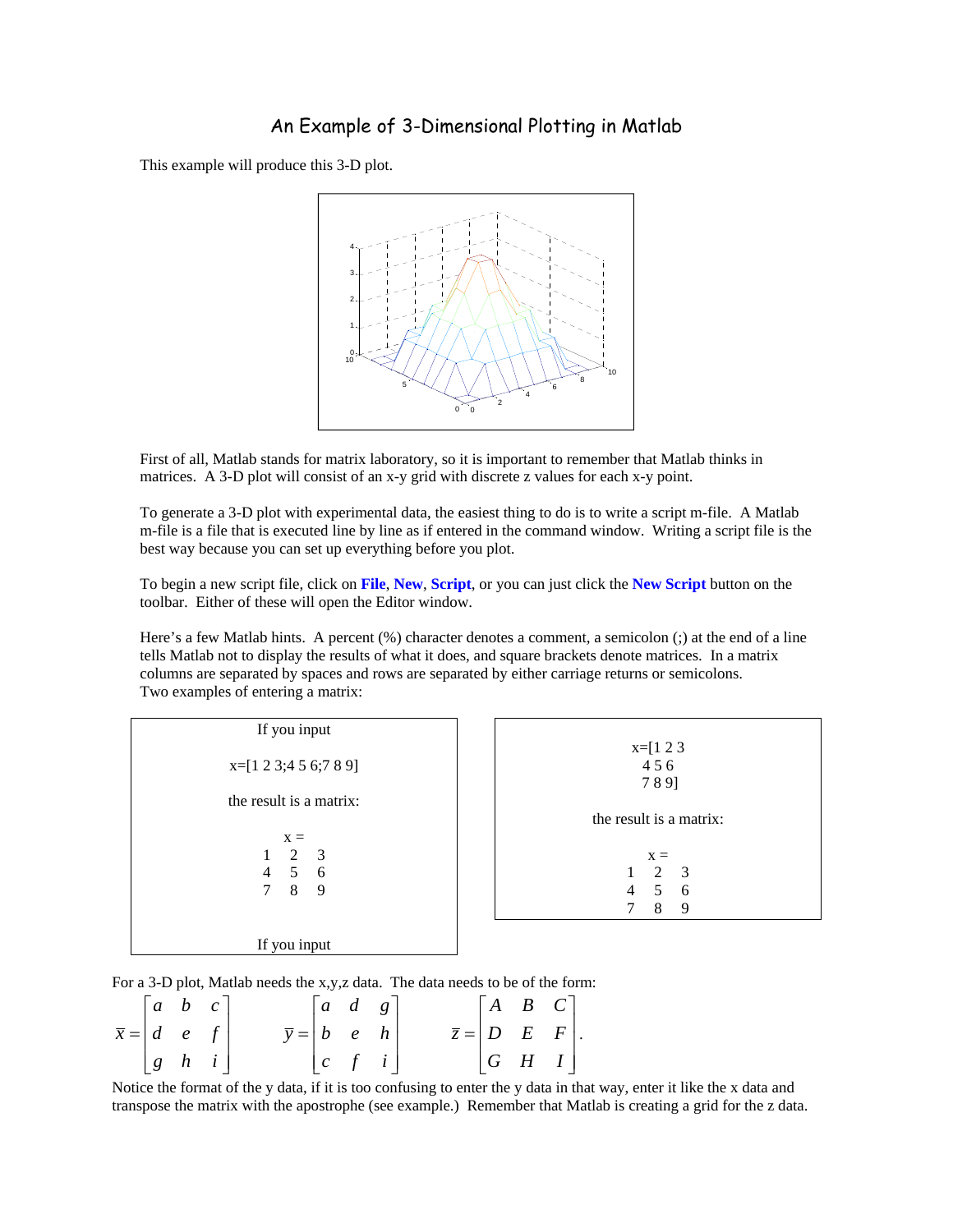Following is an example m-file to generate a 3-D plot. You can get the same results by typing everything into the command window, but an m-file gives you the flexibility of editing everything before execution.

```
%EXAMPLE.M 
%Example of 3-D plot in Matlab 
%Experimental data isn't always spaced perfectly, so neither is 
%the data for this example 
%Here's the x data
x=[0 1.1 2 3.2 4 5 6 7 8 9 
    .1 1 2.2 3 4 5 6 7 8 9 
    0 1 2.1 3 4 5 6 7 8 9 
    0 1 2 3.1 4 5 6 7 8 9 
    .1 1 2.1 3 4.1 5 6 7 8 9 
    0 1.1 2 3.2 4 5 6 7 8 9 
    .1 1 2.2 3 4 5 6 7 8 9 
    0 1 2.1 3 4 5 6 7 8 9 
    0 1 2 3.1 4 5 6 7 8 9 
    .1 1 2.1 3 4.1 5 6 7 8 9]; 
%Here's the y data 
kay=[0 1.1 2 3.2 4 5 6 7 8 9 
    .1 1 2.2 3 4 5 6 7 8 9 
    0 1 2.1 3 4 5 6 7 8 9 
    0 1 2 3.1 4 5 6 7 8 9 
    .1 1 2.1 3 4.1 5 6 7 8 9 
    0 1.1 2 3.2 4 5 6 7 8 9 
    .1 1 2.2 3 4 5 6 7 8 9 
    0 1 2.1 3 4 5 6 7 8 9 
    0 1 2 3.1 4 5 6 7 8 9 
    .1 1 2.1 3 4.1 5 6 7 8 9]'; 
%Here's the z data
z=[0 0 0 0 0 0 0 0 0 0 
    0 0 1 1 1 1 1 1 0 0 
    0 1 1 2 2 2 2 1 1 0 
    0 1 2 2 3 3 2 2 1 0 
    0 1 2 3 4 4 3 2 1 0 
    0 1 2 3 4 4 3 2 1 0 
    0 1 2 2 3 3 2 2 1 0 
    0 1 1 2 2 2 2 1 1 0 
    0 0 1 1 1 1 1 1 0 0 
    0 0 0 0 0 0 0 0 0 0]; 
%There are several ways to do 3-D plots, here are a few 
%plot3(x,y,z)\text{Imesh}(x,y,z)surrf(x,y,z)%Note: Matlab is case sensitive, so X and x aren't the same thing. 
mesh(x,y,z)%end EXAMPLE.M
```
To access your script m-file, from the command window screen, under the **Home** tab, in the **Environment** grouping there is a button called **Set Path**. When the **Set Path** box opens, click on the **Add Folder** button and then select the directory where your file is saved. If you are working out of the TEMP directory, type **cd c:\temp** at the command line. If you want to see what directory you are working out of, type **pwd**. Type the name of your m-file to execute it (i.e. example.) Alternatively, you can click **Debug, Run** from your m-file window. For additional help with